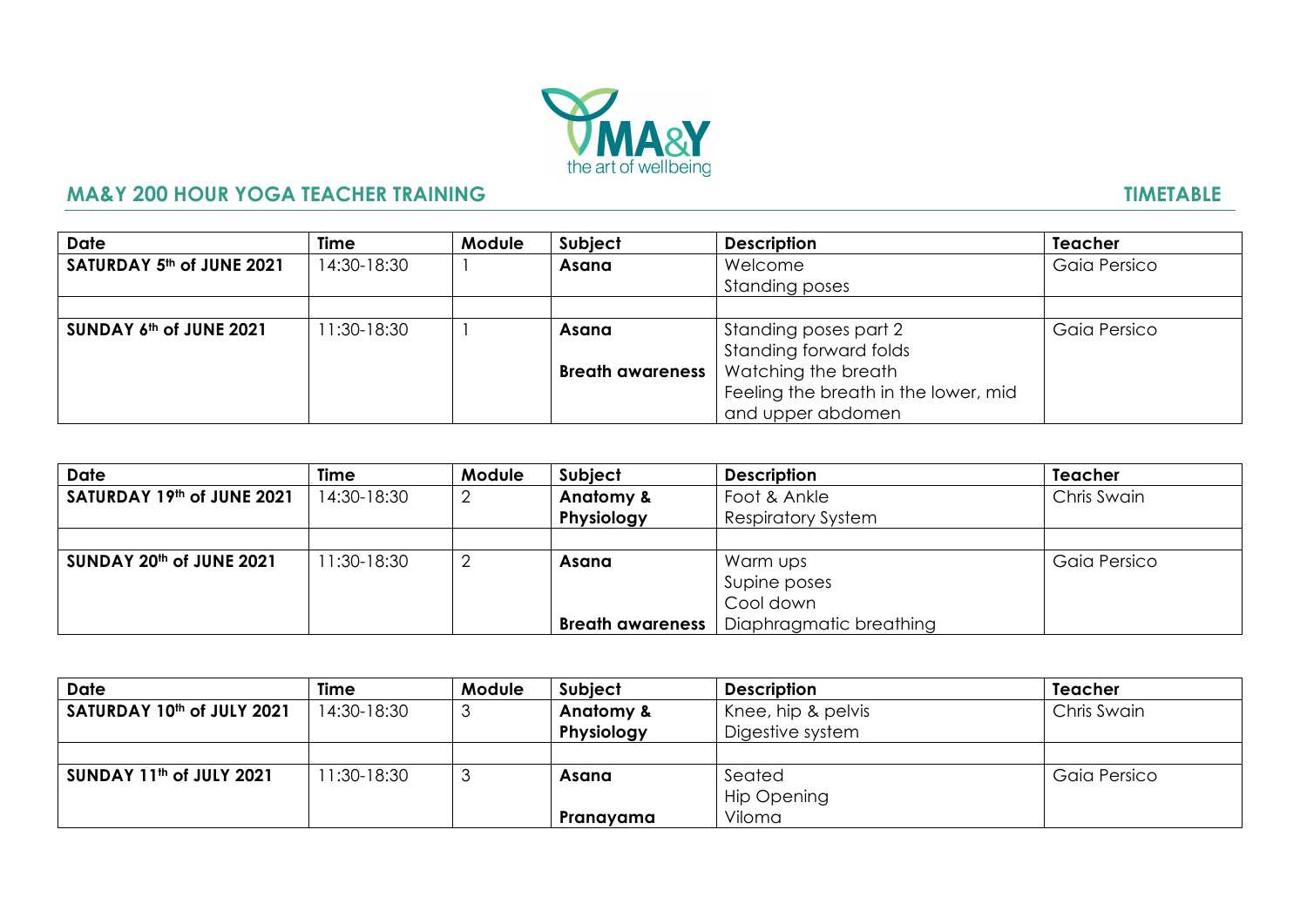| <b>Date</b>                           | <b>Time</b>    | <b>Module</b> | Subject    | <b>Description</b>                                     | <b>Teacher</b> |
|---------------------------------------|----------------|---------------|------------|--------------------------------------------------------|----------------|
| <b>SATURDAY 7th of AUGUST</b><br>2021 | 14:30-16:30    | 4             | Philosophy | Early History of Yoga                                  | Daniel Simpson |
|                                       | 16:30-18:30    |               | Asana      | Core part 1                                            | Gaia Persico   |
|                                       |                |               |            |                                                        |                |
| SUNDAY 8th of AUGUST 2021             | $1:30 - 18:30$ | 4             | Asana      | <b>Balances</b><br>Core part 1<br><b>Miscellaneous</b> | Gaia Persico   |
|                                       |                |               | Pranayama  | Samavritti                                             |                |

| Date                                   | Time           | Module | <b>Subject</b> | <b>Description</b> | <b>Teacher</b> |
|----------------------------------------|----------------|--------|----------------|--------------------|----------------|
| SATURDAY 11 <sup>th</sup> of SEPTEMBER | 14:30-18:30    |        | Anatomy &      | The Spine          | Chris Swain    |
| 2021                                   |                |        | Physiology     | Nervous System     |                |
|                                        |                |        |                |                    |                |
| SUNDAY 12th of SEPTEMBER               | $1:30 - 18:30$ |        | Asana          | Heart opening      | Gaia Persico   |
| 2021                                   |                |        |                | Side opening       |                |
|                                        |                |        | Pranayama      | Ujjayi             |                |

| <b>Date</b>                         | <b>Time</b>    | <b>Module</b> | Subject    | <b>Description</b>       | Teacher      |
|-------------------------------------|----------------|---------------|------------|--------------------------|--------------|
| SATURDAY 9 <sup>th</sup> of OCTOBER | 14:30-18:30    |               | Anatomy &  | Shoulder, hand and wrist | Chris Swain  |
| 2021                                |                |               | Physiology | Cardiovascular System    |              |
|                                     |                |               |            |                          |              |
| SUNDAY 10th of OCTOBER              | $1:30 - 18:30$ |               | Asana      | Twists                   | Gaia Persico |
| 2021                                |                |               | Pranavama  | Nadi Shodhana            |              |

| <b>Date</b>                    | Time           | <b>Module</b> | Subject    | <b>Description</b>     | <b>Teacher</b> |
|--------------------------------|----------------|---------------|------------|------------------------|----------------|
| SATURDAY 13th of               | 14:30-16:30    |               | Philosophy | Part 2 - Bhagavad Gita | Daniel Simpson |
| <b>NOVEMBER 2021</b>           |                |               |            |                        |                |
|                                | 16:30-18:30    |               | Asana      | Core Part 2            | Gaia Persico   |
|                                |                |               |            |                        |                |
| <b>SUNDAY 14th of NOVEMBER</b> | $1:30 - 18:30$ |               | Asana      | Asana Catch Up         | Gaia Persico   |
| 2021                           |                |               |            |                        |                |
|                                | 14:30-16:30    |               | Philosophy | Part 3 - Yoga Sutras   | Daniel Simpson |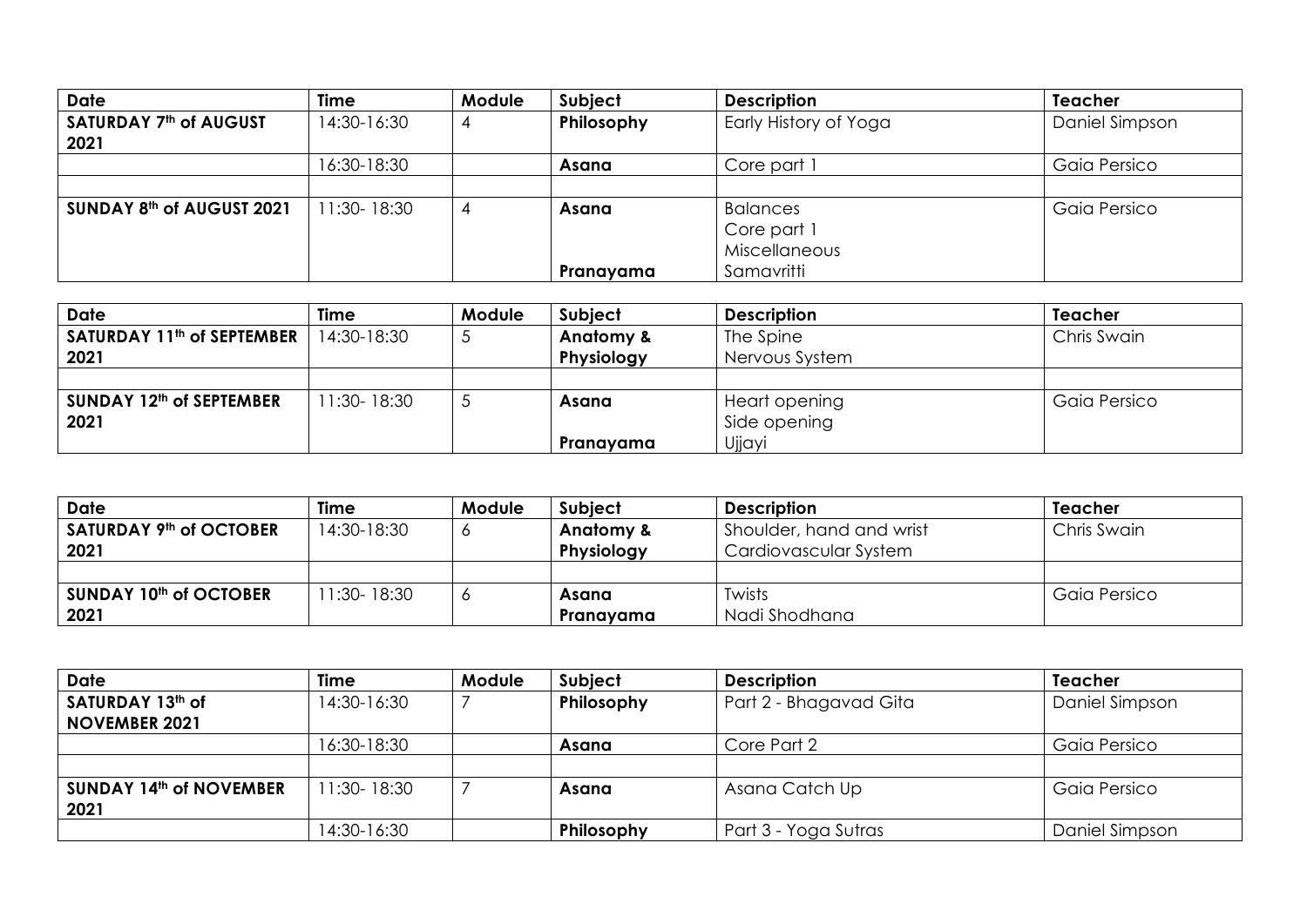| <b>Date</b>                                   | Time         | Module | Subject           | <b>Description</b>                 | <b>Teacher</b>   |
|-----------------------------------------------|--------------|--------|-------------------|------------------------------------|------------------|
| SATURDAY 11 <sup>th</sup> of DECEMBER<br>2021 | 14:30-18:30  | 8      | Asana             | Sun Salutes<br>Injuries management | Gaia Persico     |
|                                               |              |        | Pranayama         | Ujjayi Part 2                      |                  |
|                                               |              |        |                   |                                    |                  |
| SUNDAY 12th of DECEMBER<br>2021               | $1:30-13:30$ | 8      | Asana             | Practice                           | Gaia Persico     |
|                                               | 14:30-16:30  |        | <b>Meditation</b> | Part                               | Catherine Turner |

| <b>Date</b>              | Time        | <b>Module</b> | <b>Subject</b> | <b>Description</b>                                                  | <b>Teacher</b> |
|--------------------------|-------------|---------------|----------------|---------------------------------------------------------------------|----------------|
| SATURDAY 22nd of JANUARY | 14:30-16:30 |               | Philosophy     | Part 4 – Modern Practices                                           | Daniel Simpson |
| 2022                     |             |               |                |                                                                     |                |
|                          | 16:30-18:30 |               | Asana          | Sequencing themes – part 1 hatha<br>Class planning for all-injuries | Gaia Persico   |
|                          |             |               |                |                                                                     |                |
| SUNDAY 23rd of JANUARY   | 11:30-18:30 |               | Asana          | Sequencing themes – part 1 hatha                                    | Gaia Persico   |
| 2022                     |             |               |                | Class planning for all-injuries - adjusts                           |                |

| Date                      | Time           | Module | <b>Subject</b> | <b>Description</b>         | Teacher      |
|---------------------------|----------------|--------|----------------|----------------------------|--------------|
| SATURDAY 19th of FEBRUARY | 14:30-18:30    | 10     | Asana          | Inversions                 | Gaia Persico |
| 2022                      |                |        | Pranavama      | Bhramari                   |              |
|                           |                |        |                |                            |              |
| SUNDAY 20th of FEBRUARY   | $1:30 - 18:30$ | 10     | Asana          | Review of asana syllabus   | Gaia Persico |
| 2022                      |                |        |                | Prep for 6 minute postures |              |

| Date                      | <b>Time</b> | <b>Module</b> | Subject           | <b>Description</b>                  | Teacher        |
|---------------------------|-------------|---------------|-------------------|-------------------------------------|----------------|
| SATURDAY 19th of MARCH    | 14:30-18:30 |               | <b>Assessment</b> | 6 minute postures and self practice | Gaia Persico   |
| 2022                      |             |               | Pranavama         | Shitali                             |                |
|                           |             |               |                   |                                     |                |
| SUNDAY 20th of MARCH 2022 | 1:30-16:30  |               | <b>Assessment</b> | 6 minute postures and self practice | Gaia Persico   |
|                           | 16:30-18:30 |               | Asana             | Restorative                         | Yvonne O'Garro |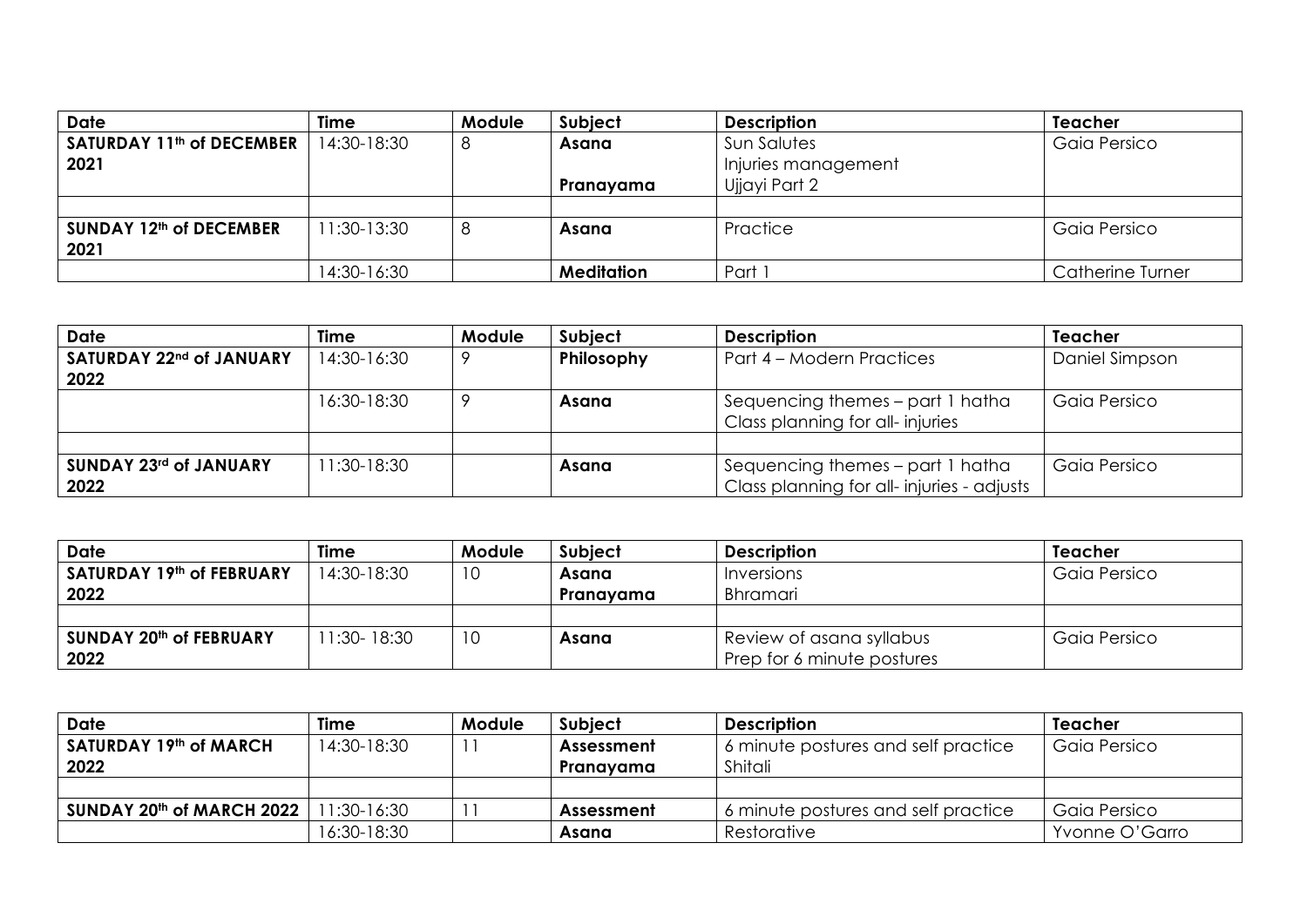| <b>Date</b>                 | Time         | <b>Module</b> | Subject           | <b>Description</b>                | <b>Teacher</b> |
|-----------------------------|--------------|---------------|-------------------|-----------------------------------|----------------|
| SATURDAY 23rd of APRIL 2022 | 14:30-16:30  | 12            | <b>Voice Work</b> | Part 1                            | Dan Breakwell  |
|                             |              |               |                   |                                   |                |
|                             | 16:30-18:30  |               | Asana             | 60 minutes shared class           | Gaia Persico   |
|                             |              |               |                   |                                   |                |
| SUNDAY 24th of APRIL 2022   | $1:30-15:30$ | 12            | Asana             | 60 minutes shared class           | Gaia Persico   |
|                             | 16:30-18:30  |               | Philosophy        | Tantra / Vijjñãna-bhairava-tantra | Gaia Persico   |

| Date                      | Time         | Module | <b>Subject</b>    | <b>Description</b>    | Teacher      |
|---------------------------|--------------|--------|-------------------|-----------------------|--------------|
| SATURDAY 21st of MAY 2022 | 14:30-18:30  | 13     | Asana             | Energetic – level 1&2 | Gaia Persico |
|                           |              |        | Pranavama         | Kapalabhati           |              |
|                           |              |        |                   |                       |              |
| $SUNDAY 22nd$ of MAY 2022 | $1:30-18:30$ | 13     | Asana             | Chakras & Bindhus     | Gaia Persico |
|                           |              |        | <b>Meditation</b> | & Bandhas             |              |

| <b>Date</b>                | Time         | <b>Module</b> | <b>Subject</b> | <b>Description</b>                                 | <b>Teacher</b> |
|----------------------------|--------------|---------------|----------------|----------------------------------------------------|----------------|
| SATURDAY 18th of JUNE 2022 | 14:30-18:30  | 14            | Asana          | Sequencing Part 2 - Open Level<br>Pranayama Review | Gaia Persico   |
|                            |              |               |                |                                                    |                |
| SUNDAY 19th of JUNE 2022   | $1:30-16:30$ | 14            | Asana          | Sequencing Part 2 - Open Level<br>Pranayama Review | Gaia Persico   |
|                            | 16:30-18:30  |               | Philosophy     | Paramārthasāra                                     | Carlos Pomeda  |

| Date                       | Time        | Module | <b>Subject</b> | <b>Description</b>  | Teacher       |
|----------------------------|-------------|--------|----------------|---------------------|---------------|
| SATURDAY 16th of JULY 2022 | 14:30-18:30 |        | Asana          | <b>Adjustments</b>  | Gaia Persico  |
|                            |             |        |                |                     |               |
| SUNDAY 17th of JULY 2022   | 1:30-16:30  |        | Asana          | <b>Adjustments</b>  | Gaia Persico  |
|                            | 16:30-18:30 |        | Philosophy     | Pratyabhijñāhrdayam | Carlos Pomeda |